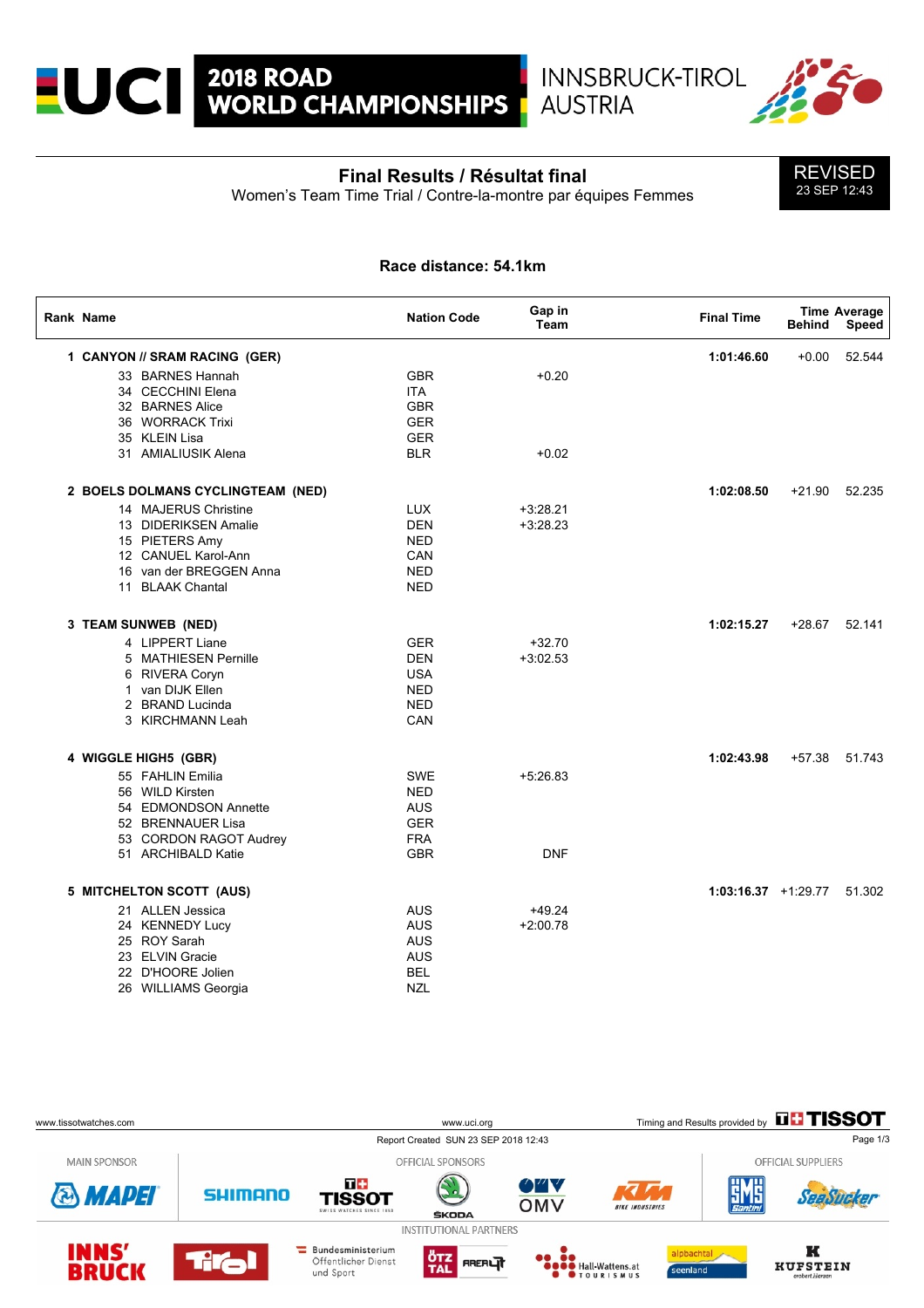

### **Final Results / Résultat final**

**AUSTRIA** 

Women's Team Time Trial / Contre-la-montre par équipes Femmes



#### **Race distance: 54.1km**

| Rank Name      |                              | <b>Nation Code</b> | Gap in<br>Team | <b>Final Time</b>       | <b>Behind</b> | <b>Time Average</b><br>Speed |
|----------------|------------------------------|--------------------|----------------|-------------------------|---------------|------------------------------|
|                | 6 TEAM VIRTU CYCLING (DEN)   |                    |                | $1:03:52.83$ +2:06.23   |               | 50.814                       |
|                | 101 GUARISCHI Barbara        | <b>ITA</b>         | $+2:13.03$     |                         |               |                              |
|                | 106 SCHWEIZER Doris          | <b>SUI</b>         | $+7:50.64$     |                         |               |                              |
|                | 103 KROGER Mieke             | <b>GER</b>         |                |                         |               |                              |
|                | 104 PENTON Sara              | <b>SWE</b>         |                |                         |               |                              |
|                | 105 SCHMIDT Trine            | <b>DEN</b>         |                |                         |               |                              |
|                | 102 HANSEN Louise Norman     | <b>DEN</b>         |                |                         |               |                              |
|                | 7 BTC CITY LJUBLJANA (SLO)   |                    |                | $1:04:55.04$ +3:08.44   |               | 50.002                       |
|                | 76 NILSSON Hanna             | <b>SWE</b>         | $+0.27$        |                         |               |                              |
|                | 71 BATAGELJ Polona           | <b>SLO</b>         | $+1.04$        |                         |               |                              |
|                | 73 BUJAK Eugenia             | <b>SLO</b>         |                |                         |               |                              |
|                | 72 BOOGAARD Maaike           | <b>NED</b>         |                |                         |               |                              |
|                | 75 LECHNER Corinna           | <b>GER</b>         |                |                         |               |                              |
|                | 74 IAKOVENKO Anastasija      | <b>RUS</b>         |                |                         |               |                              |
|                | 8 VALCAR PBM (ITA)           |                    |                | $1:05:21.96$ +3:35.36   |               | 49.659                       |
|                | 66 VIGILIA Alessia           | <b>ITA</b>         | $+4.09$        |                         |               |                              |
|                | 65 SANGUINETI Ilaria         | <b>ITA</b>         | $+5:11.58$     |                         |               |                              |
|                | 63 CONFALONIERI Maria Giulia | <b>ITA</b>         |                |                         |               |                              |
|                | 61 BALSAMO Elisa             | <b>ITA</b>         |                |                         |               |                              |
|                | 64 CONSONNI Chiara           | <b>ITA</b>         |                |                         |               |                              |
|                | 62 CAVALLI Marta             | <b>ITA</b>         |                |                         |               |                              |
| 9 BEPINK (ITA) |                              |                    |                | $1:05:22.70$ +3:36.10   |               | 49.649                       |
|                | 113 MORZENTI Lisa            | <b>ITA</b>         | $+1:54.27$     |                         |               |                              |
|                | 112 MEDVEDOVA Tereza         | <b>SVK</b>         | $+4.22.78$     |                         |               |                              |
|                | 115 STEIGENGA Nicole         | <b>NED</b>         |                |                         |               |                              |
|                | 111 GUDERZO Tatiana          | <b>ITA</b>         |                |                         |               |                              |
|                | 116 VALSECCHI Silvia         | <b>ITA</b>         |                |                         |               |                              |
|                | 114 PATTARO Francesca        | <b>ITA</b>         |                |                         |               |                              |
|                | 10 ALE CIPOLLINI (ITA)       |                    |                | $1:05:40.14$ $+3:53.54$ |               | 49.430                       |
|                | 43 PALADIN Soraya            | <b>ITA</b>         | $+1.56.44$     |                         |               |                              |
|                | 41 HOSKING Chloe             | <b>AUS</b>         |                |                         |               |                              |
|                | 46 TREVISI Anna              | <b>ITA</b>         |                |                         |               |                              |
|                | 44 RAGAZINSKIENE Daiva       | LTU                |                |                         |               |                              |
|                | 42 KNETEMANN Roxane          | <b>NED</b>         |                |                         |               |                              |
|                | 45 SWINKELS Karlijn          | <b>NED</b>         | <b>DNF</b>     |                         |               |                              |
|                |                              |                    |                |                         |               |                              |